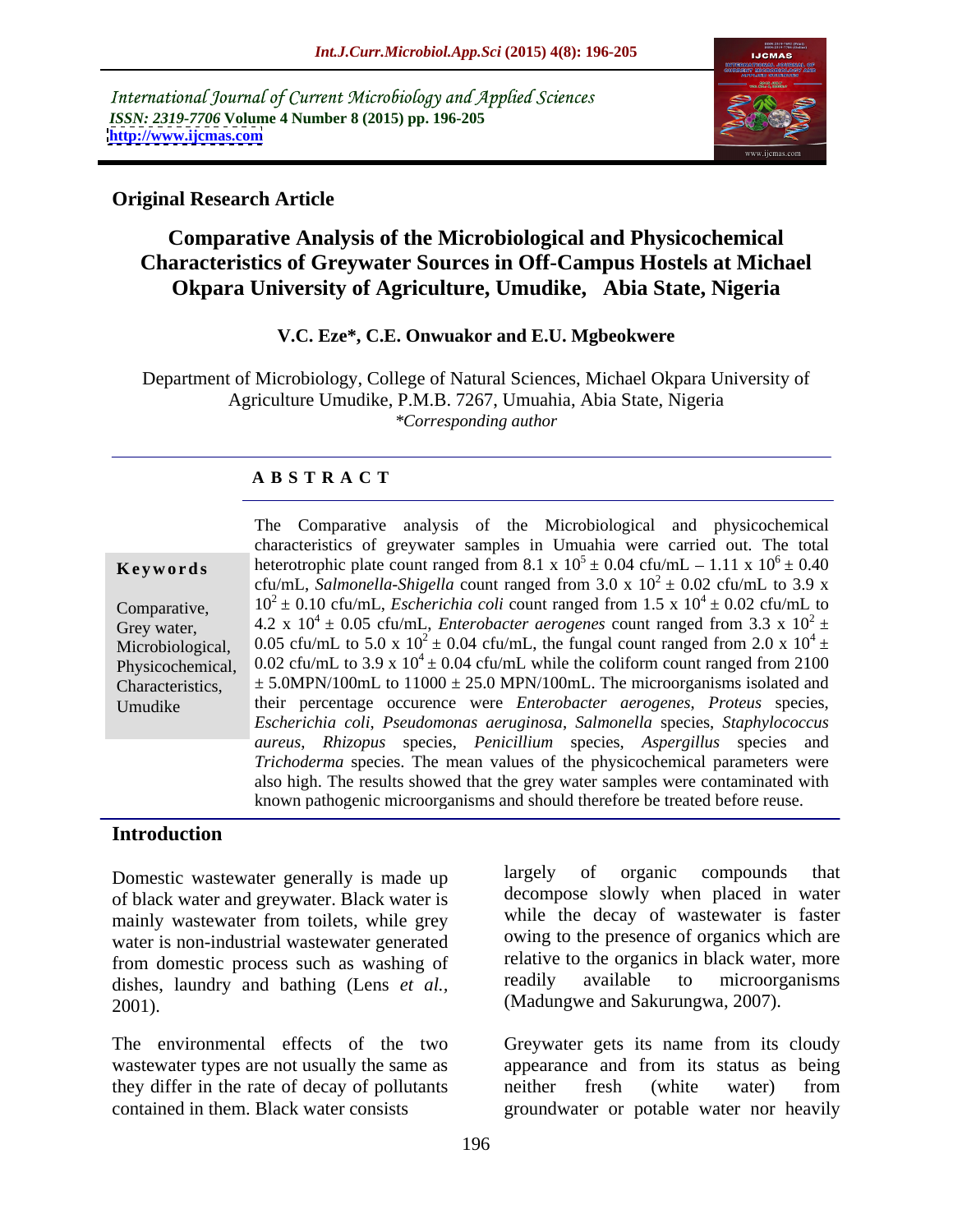polluted (black water). Essentially, any household is grey water. Although this used water may contain grease, food particles, hair, and any number of other impurities, it

Greywater is domestic wastewater that is collected from dwelling units, commercial potable uses (Surendran and Wheathey, building, and institutions of the community. 1998). It may include process wastewater of industry (food, laundries, etc.) as well Outdoor applications for greywater could be ground infiltrations and miscellaneous waste irrigation of lawns on college campuses, liquids. It is primarily spent water from athletic fields, cemeteries, parks and golf liquids. It is primarily spent water from building water supply to which has been courses as well as in domestic gardens added to the waste effluent of bathrooms, (Okun, 1997). Washing of vehicles and kitchens and laundry (Crook, 1991). windows, fire protection, boiler feed water

There is an increasing interest in the reuse of other suggested usages (Okun, 1997; Santala wastewater in many parts of the world, *et al.*, 1998). including both industrial and developing countries. One reason is water shortage The risk of spreading of disease due to caused by low amount of rainfall in exposure to microorganisms in the water combination with high evaporation or too large demands of freshwater from the reused for example, toilet flushing or population (Karina *et al.,* 2002).

In some countries, the driving force for the reuse of wastewater is environmental and water will be spread in the form of aerosols economic considerations. The reuse will that are generated as the toilets are flushed lower the total costs for wastewater handling (Albrechten, 1998; Christova *et al.,* 1996; since there will be a reduced load of water to Feachem *et al.*, 1983). the treatment plants.

any input from toilets, which means that it corresponds to wastewater produced in bath tubs, showers, hand basins, laundry al., 2002). machines and kitchen sinks in household,

Use of greywater for urinal and toilet of drinking water quality. It has been<br>estimated that 30% of the total household estimated that 30% of the total household

water other than toilet water draining from a reusing grey water for flushing toilets water consumption could be saved by (Karpiscak *et al.,* 1990)

hair, and any number of other impurities, it The current water demand in large buildings may still be suitable for reuse (Agunwaba, a revealed that not only greywater from bathrooms but also washing machine revealed that not only greywater from bathrooms but also washing machine wastewater or storm water is needed to provide sufficient recycled water for non- 1998).

> irrigation of lawns on college campuses,<br>athletic fields, cemeteries, parks and golf and concrete productions are examples of *et al.,* 1998).

will be a crucial point if the water is to be irrigation.

There is a risk that microorganisms in the Feachem *et al.,* 1983).

Greywater is defined as wastewater without for the reuse of greywater to properly It is therefore necessary that when planning analyze the water with respect to physical, chemical and microbial qualities (Karina *et al.,* 2002).

offices, buildings, school etc. The aim of the study was to determine the flushing is one of the possibilities since the students in Michael Okpara University of water that is used in many countries today is Agriculture, Umudike off-campus hostels in microbiological and physicochemical characteristics of greywater produced by Umuahia, Abia State.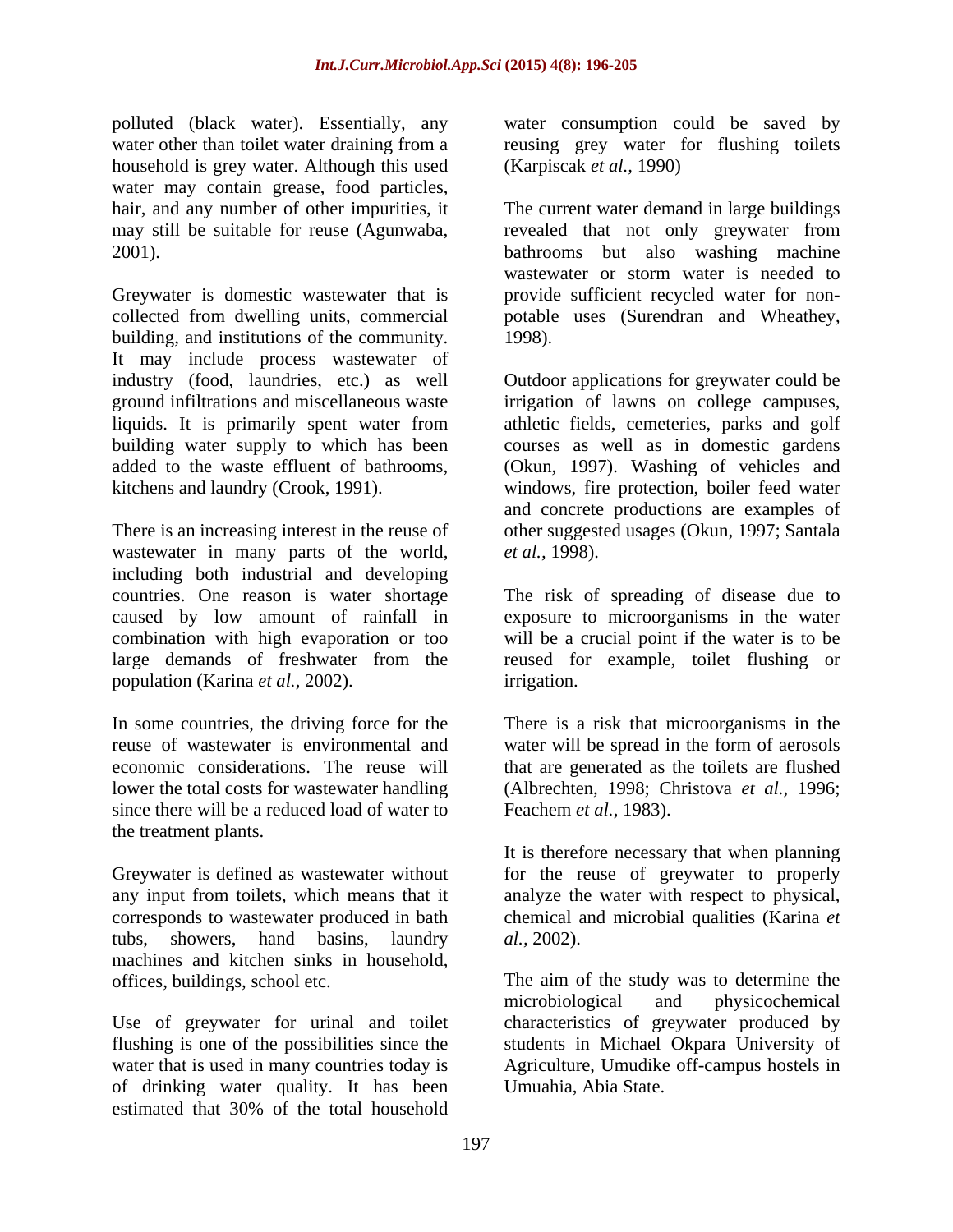The grey water samples were collected early dishes containing 1mL of the appropriate in the morning when cleaning in most lodges were at its peak. Three lodges were heterotrophic bacteria and fungi, sampled during the visit. The lodges were *Salmonella*-*Shigella, Vibrio cholerae* and Divine lodge, Presidential suites, and Glory *Escherichia coli* respectively. They were lodge. Divine lodge provided samples from swirled to mix and colony counts were taken laundry activities; Presidential suites after incubating the plates at 30<sup>o</sup>C for 48h provided samples from shower activities and preserved by sub culturing the bacterial while Glory lodge provided samples from isolates into nutrient agar slants which were kitchen activities. The samples were used for biochemical tests. appropriately fixed in the field and transported on ice parked cooler to the laboratory where analysis commenced upon arrival. The coliforms were estimated using the

 Chemical reagents used in the study were of analytical grade and were products of Hach **Identification of bacterial and fungal** Company, Colorado, USA; BDH Chemicals, Poole's, England and Sigma Chemical Company, St. Louis Missouri, USA. The microbiological media used were products of Oxoid and Difco Laboratories England. They were nutrient agar used for the estimation of total heterotrophic aerobic bacteria, purification and for stock culture; Sabouraud dextrose agar used for the isolation of fungi, *Salmonella-Shigella* agar the isolation of *Vibrio cholerae*, MacConkey broth for coliform count and eosin 1998: Fawole and Oso, 2001: methylene blue agar for the isolation of

Samples of the stream water samples were<br>Fungal isolates were examined serially diluted in ten folds. Total viable heterotrophic aerobic counts were the needle month technique Their determined using pour plate technique. Then the needle mouth technique. Their

**Materials and Methods Exercise 1.1 September 1.1 and Methods** *the molten nutrient agar, Sabouraud dextrose* **Sample collection** agar, *Salmonella*-*Shigella* agar, thiosulphate blue agar at  $45^{\circ}$ C were poured into the Petri <sup>o</sup>C were poured into the Petri dilution for the isolation of the total heterotrophic bacteria and fungi, oC for 48h isolates into nutrient agar slants which were used for biochemical tests.

## **Enumeration of coliforms**

**Chemical Reagents** tube fermentation technique) as described by Most Probable Number techniques (multiple Cheesebrough (2005).

# **isolates**

for the isolation of *Salmonella* and *Shigella*,<br>thiosulphate citrate bile salt sucrose agar for the rease production. The tests were performed *Escherichia coli*<br>and Kolbatkar 2008) Microbial **Enumeration of total heterotrophic bacteria and fungi**<br>
Determinative Bacteriology (1994). Bacterial isolates were identified after studying the Gram reaction as well as cell micro morphology. Other tests performed were spore formation, motility, oxidase and catalase production; citrate utilization, oxidative/fermentation (O/F), utilization of glucose; indole and coagulase production, hydrolysis, sugar fermentation, methyl red-Voges-Proskaur reaction and urease production. The tests were performed according to the methods of (Ogbulie *et al.,* 1998; Fawole and Oso, 2001; Cheesebrough, 2005; Adeoye, 2007; Ochei and Kolhatkar, 2008). Microbial identification was performed using the keys provided in the Bergey's Manual of

> Fungal isolates were examined macroscopically and microscopically using the needle mouth technique. Their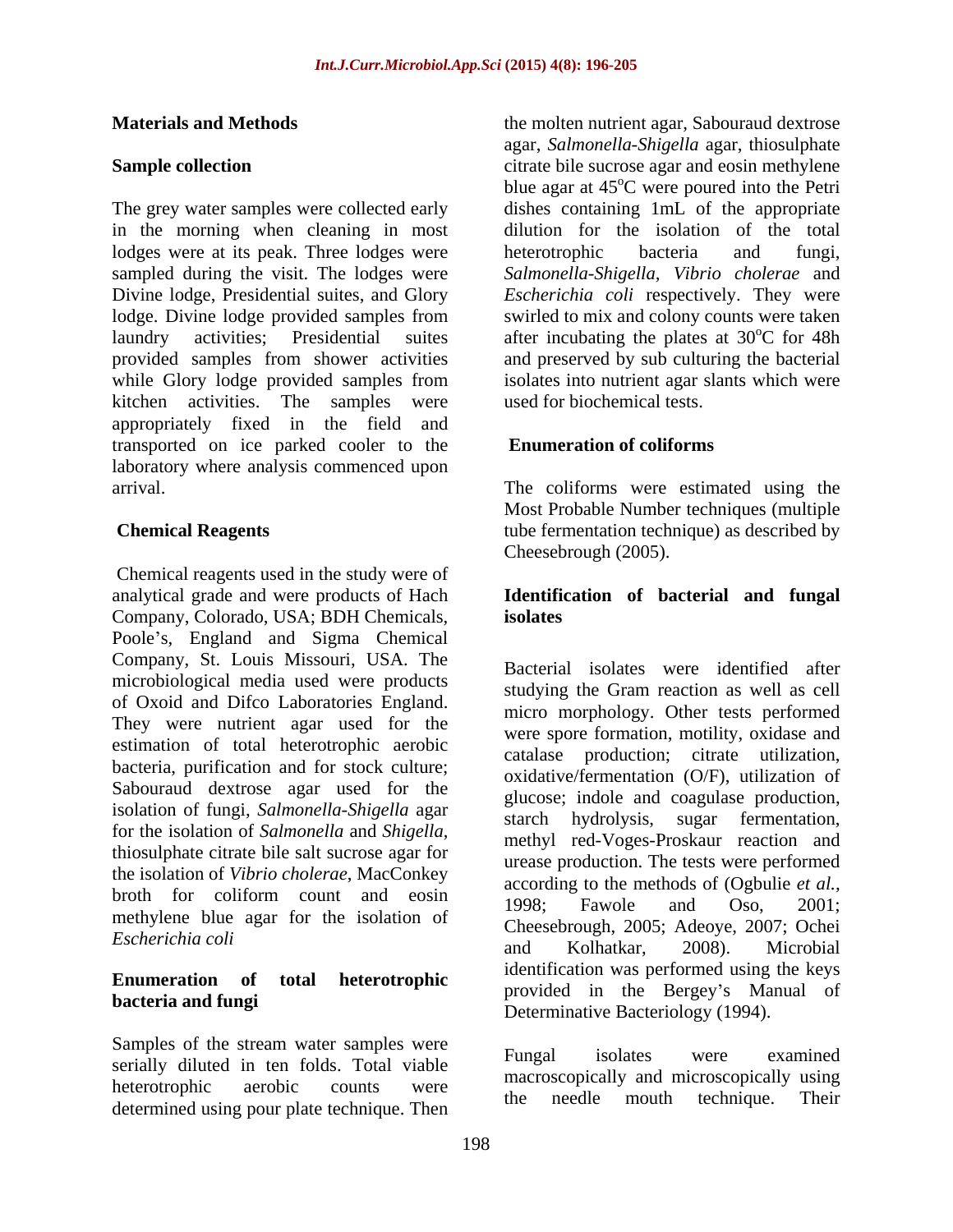identification was performed according to

of the grey water samples were determined. oxygen, pH, total dissolved solids, total  $P < 0.05$  there was significant difference the biochemical oxygen demand), chemical pH was measured *in-situ* using Hach pH dissolved solids were measured *in-situ* using Hach conductivity meter (Model CO150). modification method. All analyses were in accordance with (APHA, 2005). The ANOVA,  $P < 0.05$  revealed that there

the microbiological and physicochemical University of Agriculture, Umudike, Abia

microorganisms from the greywater water. The coliform count ranged from 2100 samples. The total heterotrophic plate count  $+$ laundry recorded the highest mean count of 1.11 x  $10^6 \pm 0.40$  cfu/mL while the sample from the kitchen sink recorded the lowest mean count of 8.1 x  $10^5 \pm 0.04$  cfu/mL. The  $5 \pm 0.04$  cfu/mL. The

the scheme of Barnett and Hunter (1972) significant difference in the mean count and Larone (1986). among the different grey water samples. The **Physicochemical parameters** from  $3.0 \times 10^2 \pm 0.02$  cfu/mL to  $3.9 \times 10^2 \pm 0.02$ A number of physicochemical parameters the highest mean count 3.9 x  $10^2 \pm 0.10$ They included temperature, dissolved the lowest of  $3.9 \times 10^2$ cfu/mL. The ANOVA, suspended solids, turbidity and chloride. mean values among the grey water samples. Others were nitrate, phosphate, sulphate, The *Escherichia coli* count ranged from 1.5 oxygen demand, calcium and sodium. The cfu/mL with shower recording the lowest meter (Model EC1O); temperature and total the kitchen sink recorded the highest count ANOVA,  $P < 0.05$  showed that there was *Salmonella-Shigella* mean count ranged  $2 \pm$ 0.10 cfu/mL. The laundry sample recorded  $^{2} \pm 0.10$ cfu/mL while kitchen sink sample recorded the lowest of  $3.9 \times 10^2$ cfu/mL. The ANOVA,<br>P < 0.05 there was significant difference the x  $10^4 \pm 0.02$  cfu/mL to  $4.2 \times 10^4 \pm 0.05$  $4 \pm 0.05$ mean count of  $1.5 \times 10^4 \pm 0.02$  cfu/mL while of  $4.2 \times 10^4 \pm 0.05$  cfu/mL.

The dissolved oxygen was also measured *in*-<br>The ANOVA,  $P < 0.05$  revealed that there *situ* using Hach DO meter (Model DO175). significant difference in Escherichia coli Sulphate was determined using Barium mean count among the various grey water chloride (Turbidimetric) method. Nitrate samples. The *Enterobacter aerogenes* count was determined using Cadmium reduction ranged from 3.3 x  $10^2 \pm 0.05$  cfu/mL to 5.0 x method while phosphate was measured  $10^{2} \pm 0.04$  cfu/mL. The laundry sample had using Ascorbic acid method. Biochemical the highest mean count  $5.0 \times 10^2 \pm 0.04$ oxygen demand was determined using Azide cfu/mL while the shower sample had the **Results and Discussion** among the grey water samples. The fungal The results of the comparative analysis of to 3.9 x  $10^4 \pm 0.04$  cfu/mL. The kitchen sink characteristics of greywater sources in off-  $3.9 \times 10^4 \pm 0.04$  cfu/mL while the shower campus hostels at Michael Okpara sample recorded the least mean count of 2.0 State are shown in tables 1–3. Showed that there was significant difference Table 1 shows the mean counts of the among the different sources of the grey ranged from 8.1 x  $10^5 \pm 0.04$  cfu/mL - 1.11 MPN/100mL. The highest mean count x  $10^6 \pm 0.40$  cfu/mL. The sample from  $11000 \pm 25.0$  MPN/100mL was recorded  $6 \pm 0.40$  cfu/mL. The sample from  $11000 \pm 25.0$  MPN/100mL was recorded 1.11 x  $10^6 \pm 0.40$  cfu/mL while the sample  $\pm 5.0$ MPN/100mL recorded kitchen sink  $2^2 \pm 0.04$ least mean count of 3.3 x  $10^2 \pm 0.05$  cfu/mL. least mean count of  $3.3 \times 10^2 \pm 0.05$  cfu/mL.<br>The ANOVA, P < 0.05 revealed that there was significant difference in the mean count count ranged from 2.0 x  $10^4 \pm 0.02$  cfu/mL sample recorded the highest mean count of x  $10^4 \pm 0.02$  cfu/mL. The ANOVA, P < 0.05 in the fungal and coliform mean counts water. The coliform count ranged from 2100 ± 5.0MPN/100mL to 11000 ± 25.0 laundry sample and lowest mean count 2100 sample.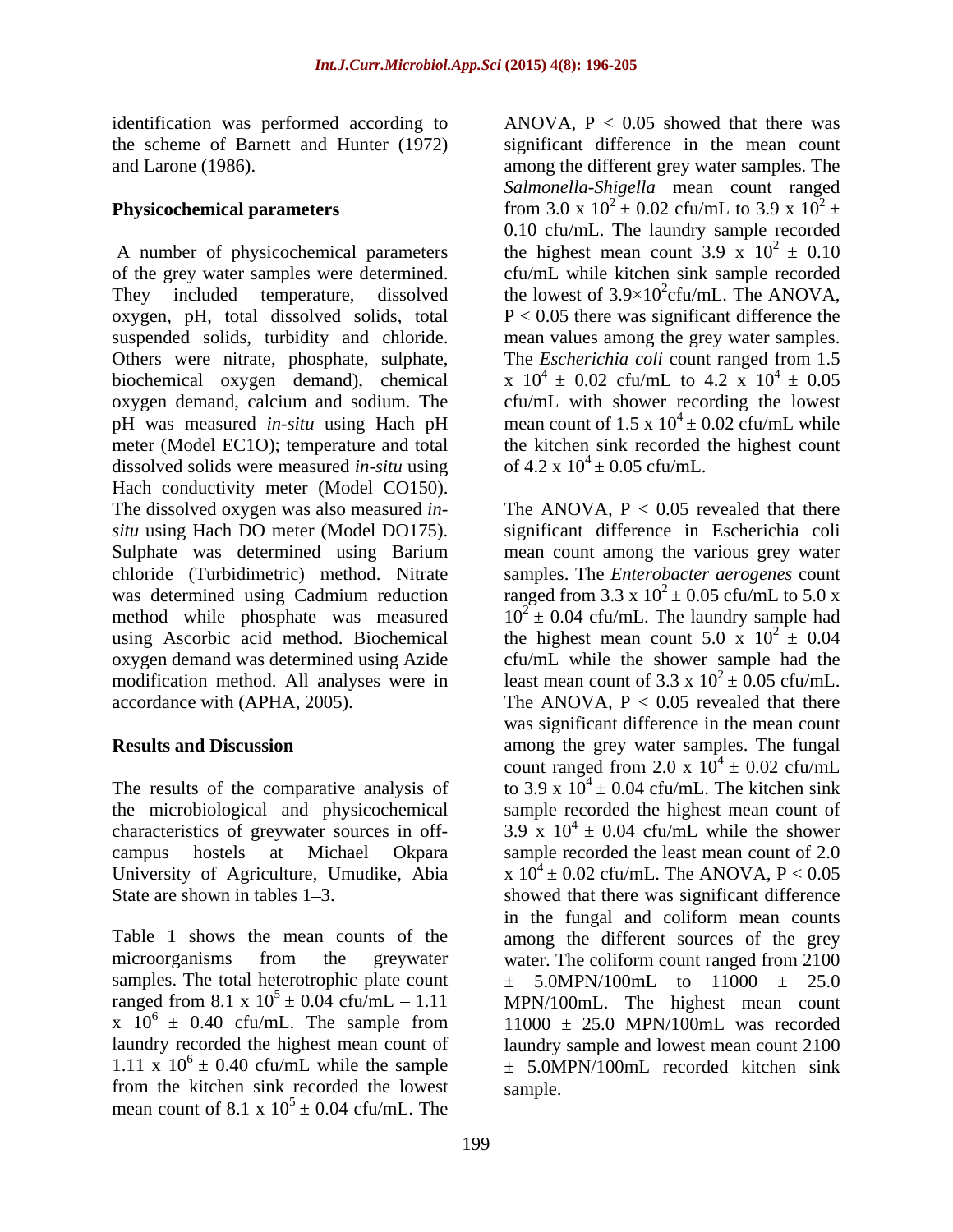Table 2 shows the microorganisms isolated from the grey water samples and their percentage occurrence. The bacteria isolated pathogenic microorganisms in the greywater were *Enterobacter aerogenes* 23.8%, samples. This could be as a result of some *Proteus species* 9.52%, *Escherichia coli*, 28.57%, *Pseudomonas aeruginosa* 19.05%, *Salmonella species*, 14.29%, *Staphylococcus*  organic carbon and solids and high *aureus*, 4.79%. *Escherichia coli* had the concentrations of fats, oils and grease highest percentage occurrence of 28.57% (Trujillo *et al.,* 1998; Wilderer, 2004).The while *Staphylococcus aureus* had the lowest presence of coliforms in the samples was percentage occurrence of 4.79%. The fungi seen as indicator of possible contamination isolated were *Rhizopus* species, 20%, with faecal materials. The presence of *Penicillium* species, 20% and *Trichoderma* species, 20%. *Aspergillus* species had the signifying the presence of pathogens. The highest percentage occurrence of 40% and coliform measurements showed that the *Trichoderma* species had the least cleaning operations on most occasions

physicochemical parameters on the grey Temperature,  $26.6 \pm 0.5^{\circ}$ C to  $27.2 \pm 1.6^{\circ}$ C; Conductivity,  $34.9 \pm 1.0 \mu$ S/cm -  $106.0 \pm 1.0 \mu$ 2.0 $\mu$ S/cm; total dissolved solids, 100.0  $\pm$  $0.83$ mg/L - 31.6  $\pm$  2.0mg/L, biochemical 0.5mg/L; chemical oxygen demand,  $10.0 \pm$  $0.5$ mg/L  $- 20.0 \pm 1.0$ mg/L; chloride, 60.0  $\pm$  $\pm 4.0$ mg/L – 163.0  $\pm 10.0$ mg/L; nitrate, 36.0 samples  $\pm$  1.0mg/L – 70.0  $\pm$  5.0mg/L, phosphate, Proteus species, Escherichia coli,  $110.0 \pm 7.0$ mg/L -  $200.0 \pm 15.0$ mg/L; Pseudomonas aeruginosa, Salmonella

percentage occurrence of 10%. increased the bacterial load of the greywater. The result showed that the microbial counts were high and also the presence of households mixing children diapers with other clothes during cleaning, presence of coliforms shows faecal contamination, coliform measurements showed that the

Table 3 shows the mean value of the The factors that may contribute to the water samples. The mean values ranged as differences in hygiene conditions, variation follows: pH,  $5.95 \pm 0.41$  to  $6.30 \pm 0.42$ ; in water economy that is some household turbidity,  $41.0 \pm 1.0$ NTU  $- 45.0 \pm 3.0$ NTU; variation in the period of in which the items  $3.0$ mg/L  $-600.0 \pm 5.0$ mg/L; total suspended overnight soaking of used utensils may have solids,  $265.0 \pm 4.0$  mg/L  $-348.0 \pm$  contributed to high counts in dish greywater. 10.0mg/L, dissolved oxygen,  $10.35 \pm$  The significant difference in the microbial oxygen demand,  $3.1 \pm 0.04$ mg/L  $-14.0 \pm$  the level of hygiene in the residential areas variation in the microbial counts were recycle cleaning water more than others, being cleaned had been left soaking in the cleaning water. Food remains and possibly counts in the greywater samples shows that is different (Birks *et al.,* 2004).

 $2.0$ mg/L  $- 213.0 \pm 4.0$ mg/L; Sulphate, 103.0 The bacteria isolated from the greywater calcium,  $40.10 \pm 2.0$  mg/L -  $264.5 \pm$  species and *Staphylococcus aureus* while the 14.0mg/L and sodium, 57.2 ± 2.8mg/L fungi isolated were *Rhizopus* species, 144.8 ± 10.0mg/L. The ANOVA, P > 0.05 *Aspergillus* species, *Penicillium* species and showed that there was no significant *Trichoderma* species. The presence of these difference in mean values for pH, pathogenic microorganisms in greywater temperature and turbidity. The ANOVA, P < samples have been reported in earlier studies 0.05 showed that there was significant (Winward *et al.,* 2008). The Microbial difference in the mean values for the other contamination may pose a serious threat to parameters. health if greywater comes into contact withsamples were *Enterobacter aerogenes*, *Proteus* species, *Escherichia coli*, *Pseudomonas aeruginosa*, *Salmonella*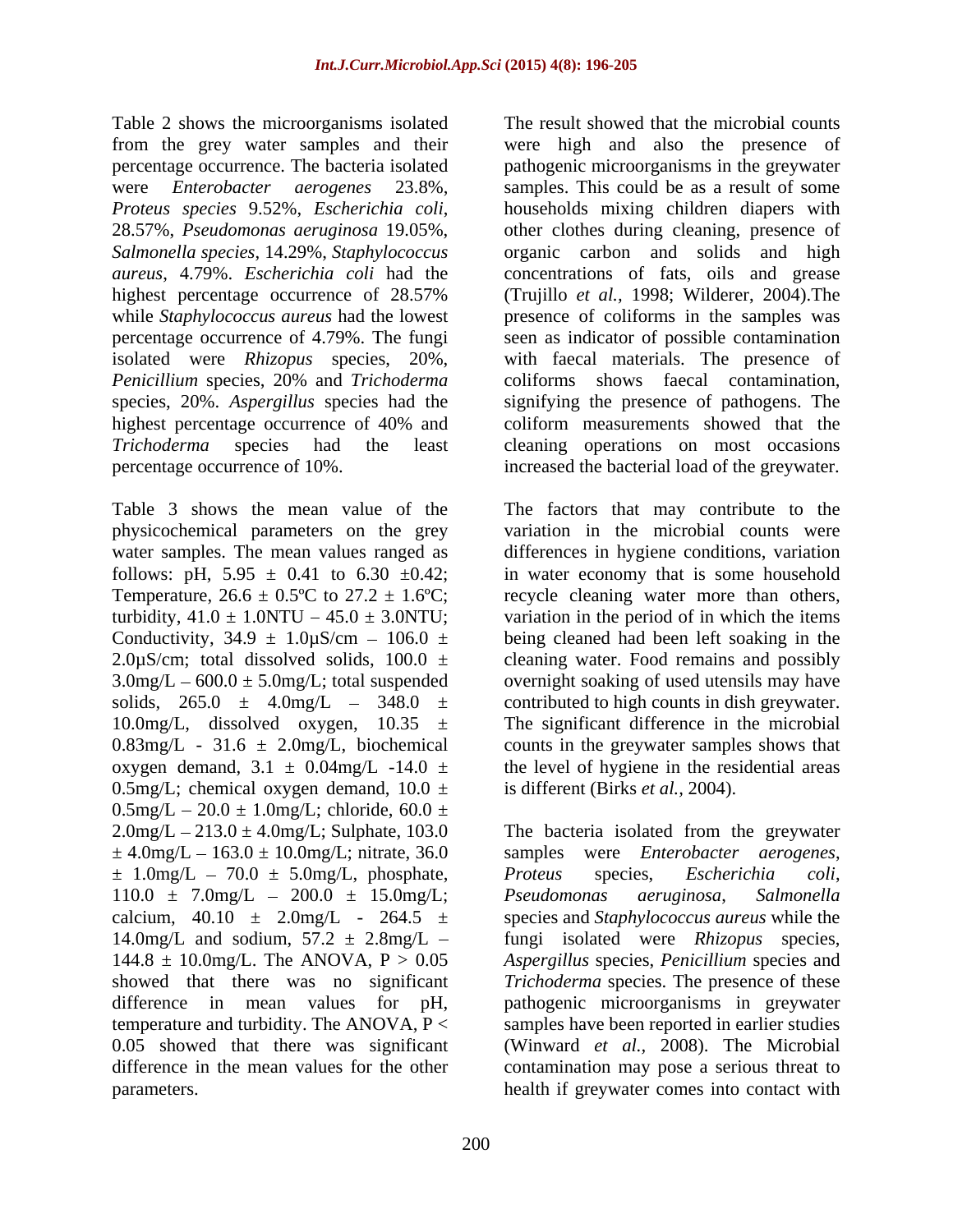humans during toilet flushing (Ericksson *et*  microorganisms isolated from the greywater be very harmful. Fungal infection acquired and only a few are transmissible from infected humans (Akani *et al.,* 2006; Oslen, 2007).

to the human intestine. It is also present in risk of acquiring food borne diseases. *Staphylococcus aureus* is the major cause of

The poisoning is characterized by diarrhea and animal faeces. It rarely causes infection in healthy people but can colonize damaged eyes. *Salmonella* spp causes typhoid fever which is very common in the study areas. cleaning influences the pH of GW

the large number of animals and birds GW should have a pH in the range of 6.5– loitering in the study area. The positive

*al.,* 2001, Burrows *et al.,* 1991). These as result of an infected person washing may release toxins in the effluent which can washing of uncooked meat in a bathroom through the environment causes allergies 2004). Fish is a common meal in the study count of *Salmonella* in the greywater may be partially cooked meat and shellfish or washbasin and kitchen sinks (Birks *et al.,* area and may also be the most likely source of *Salmonella* sp.

*Escherichia coli* is not specifically confined properties of greywater from the various the faeces of many domestic animals and the intensity of use of water before it birds and can be source of contamination qualifies to be discarded as well as the (Mullard, 1982; Wilson and Dick, 1990; Eze differences in the origin of dirt that the items and Okpokwasili, 2008). The presence of being cleaned were exposed to. Other *Staphylococcus aureus* may be from users factors include the original quality of the and producers of greywater because it is a water coming to the home, personal habits normal flora of the body and mucous of the family members, the number of membrane and most common aetiological occupants, the age distribution of the agent of septic arthritis (Ellen and Sydney, members, their lifestyle, the type of 1990; Eze *et al.,* 2008). The consumer is at chemical products used and the activities in A wide variation in the physicochemical sources can be attributed to the difference in the household (Bennett *et al.,* 2002).

staphylococcal food poisoning. The electrical conductivity from kitchen and vomiting (Singleton, 1995; Frazier and difference in the electrical conductivity Westhoff, 2004; Eze *et al.,* 2008). values of the greywater from different *Pseudomonas aeruginosa* is an opportunistic sources may be attributed to the difference pathogen commonly found in water, soil and in the quantity of dissolved ions in the vegetation. It also can be found in human detergents used for the different cleaning sink recorded highest value when compared with the other sources. The significant operations (Waite *et al.,* 2006).

systems, such as burn wounds and damaged The pH of greywater depends on the pH of The main reservoirs for human infection are The pH values were in line with the past poultry, cattle, sheep and pigs. *Salmonella*  research work which recommends a pH spp are common in animal faeces and wastes range of 5.0-8.0 for non potable interior and from slaughter houses and poultry exterior wastewater reuse (Kelvin and processing plants (Brian, 1980). The Rinker, 1994). To avoid negative impacts on occurrence of *Salmonella* could be due to soil and plants when reused, raw untreated the water supply and the use of water for cleaning influences the pH of GW discharged (Christova-Boal *et al.,* 1996). GW should have a pH in the range of 6.5 8.4 (FAO, 1997).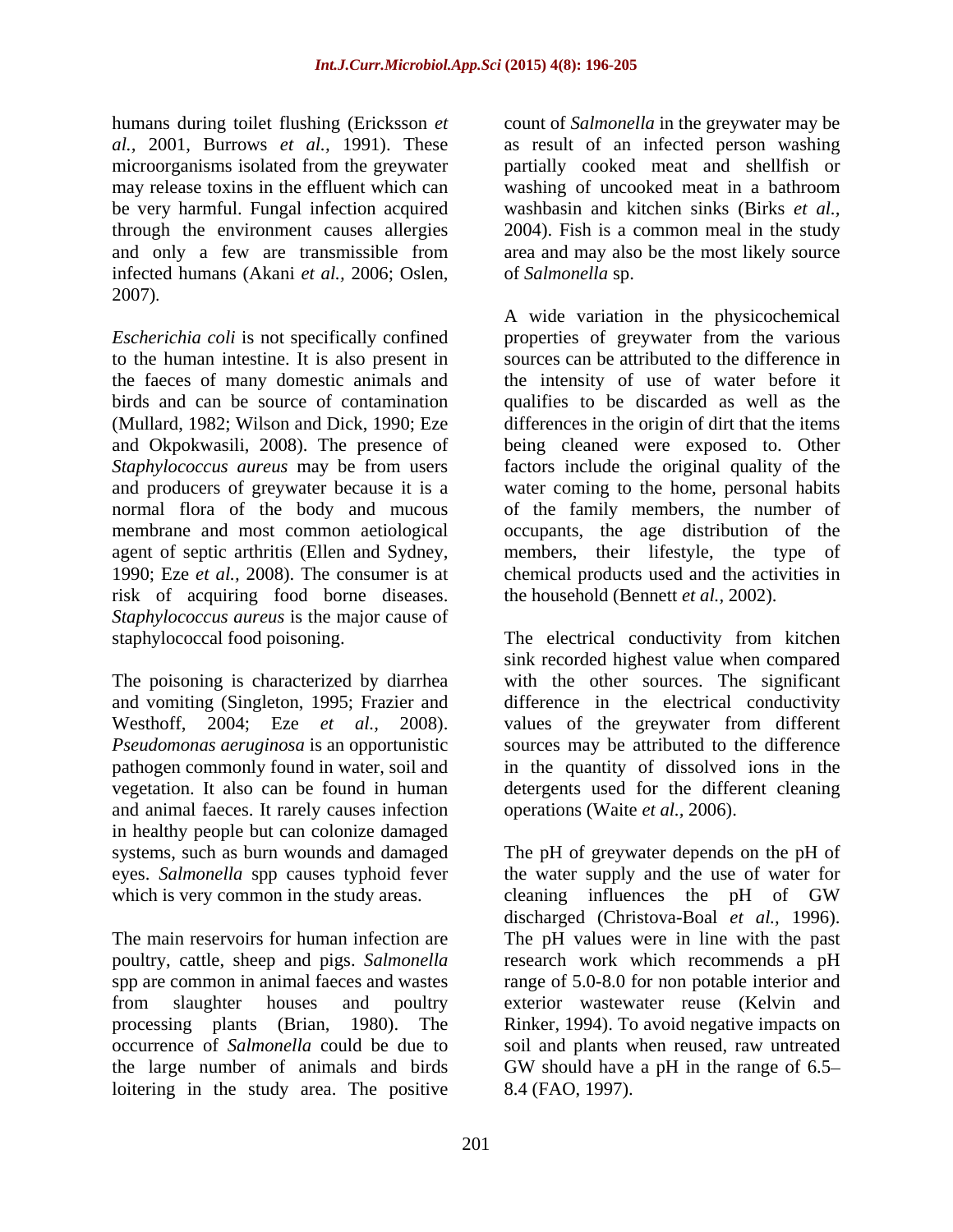|       |                                   | $C$ fu/mL                    |                      |                               |                              |                 |
|-------|-----------------------------------|------------------------------|----------------------|-------------------------------|------------------------------|-----------------|
|       | <b>THBC</b>                       | <b>SSC</b>                   | EC                   | EAC                           |                              | CC/MPN/10       |
|       |                                   |                              |                      |                               |                              |                 |
| KS    | $\sqrt{8}$ 1 $\times$             | $3.8\times10$                |                      | 3 3 $\times$ 10 <sup>2</sup>  | $3.9\times10^{4}$            | $2100 \pm 5.0$  |
|       | $0.04$<br>Showe $9.8 \times 10^6$ | 0.02                         | 0.03                 | $0.05$<br>4.1×10 <sup>2</sup> | $\pm 0.04$                   |                 |
|       |                                   | $3.0 \times 10^{2}$          | $1.5 \times 10^{-7}$ |                               | $2.0\times10^{4}$            | $4600 \pm 10.0$ |
|       | $0.07$<br>und $1.11 \times 1$     | 0.05                         | 0.02                 | $0.04$<br>5.0×10 <sup>2</sup> | 0.24                         |                 |
| Laund |                                   | 3.9 $\times$ 10 <sup>2</sup> |                      |                               | 3.0 $\times$ 10 <sup>4</sup> | 11000           |
| ry    | 0.40                              | ) 10                         |                      | 0.04                          | 0.07                         | 25 O            |

**Table.1** The mean counts of microorganisms isolated from the grey water samples

Key: THBPC - Total Heterotrophic bacterial count, SSC - Salmonella-Shigella count, EC - Escherichia coli counts, EAC – *Enterobacter aerogenes* counts, FC – fungal counts, CC – Coliform counts, KS – Kitchen sink

**Table.2** Microorganisms identified from grey water and the percentage occurrence

| Bacteria               | Number of isolates | % occurrence |
|------------------------|--------------------|--------------|
| <b>Bacteria</b>        |                    |              |
| Enterobacter aerogenes |                    | 23.81        |
| Proteus species        |                    | 9.52         |
| Escherichia coli       |                    | 28.57        |
| Pseudomonas aeruginosa |                    | 19.05        |
| Salmonella species     |                    | 14.29        |
| Staphylococcus aureus  |                    | 4.76         |
| Fungi                  |                    |              |
| Rhizopus species       |                    | 30           |
| Aspergillus species    |                    | 40           |
| Penicillium species    |                    | 20           |
| Trichoderma species    |                    | 10           |

**Table.3** The mean values of the physicochemical parameters

| Parameter                         | Laundry          | Kitchen sink     | Shower          |
|-----------------------------------|------------------|------------------|-----------------|
| pH                                | $6.0 \pm 0.41$   | $6.20 \pm 0.50$  | $6.30 \pm 0.42$ |
| Temperature $(^{\circ}C)$         | $27.2 \pm 1.6$   | $26.6 \pm 0.5$   | $27.1 \pm 1.0$  |
| Turbidity (NTU)                   | $43.0 \pm 2.0$   | $45.0 \pm 3.0$   | $41.0 \pm 1.0$  |
| Conductivity $(\mu S/cm)$         | $36.6 \pm 0.90$  | $106.0 \pm 2.0$  | $34.9 \pm 1.0$  |
| Total dissolved solids (mg/Kg)    | $600.0 \pm 5.0$  | $110.0 \pm 2.8$  | $100.0 \pm 3.0$ |
| Total suspended solids (mg/kg)    | $265.0 \pm 4.0$  | $348.0 \pm 10.0$ | $305.0 \pm 6.0$ |
| Dissolved oxygen (mg/Kg)          | $31.6 \pm 2.0$   | $10.4 \pm 0.83$  | $17.8 \pm 4.0$  |
| Biochemical oxygen demand (mg/Kg) | $14.0 \pm 0.5$   | $3.1 \pm 0.04$   | $9.7 \pm 0.10$  |
| Chemical oxygen demand (mg/Kg)    | $20.0 \pm 1.0$   | $10.0 \pm 0.5$   | $15.0 \pm 0.8$  |
| Chloride (mg/Kg)                  | $60.0 \pm 2.0$   | $213.0 \pm 4.0$  | $88.8 \pm 2.8$  |
| Sulphate (mg/Kg)                  | $163.0 \pm 10.0$ | $114.0 \pm 8.0$  | $103.0 \pm 4.0$ |
| Nitrate (mg/kg)                   | $70.0 \pm 5.0$   | $50.0 \pm 2.0$   | $36.0 \pm 1.0$  |
| Phosphate (mg/Kg)                 | $200.0 \pm 15.0$ | $170.0 \pm 10.0$ | $110.0 \pm 7.0$ |
| Calcium (mg/Kg)                   | $264.5 \pm 14.0$ | $48.10 \pm 3.0$  | $40.10 \pm 2.0$ |
| Sodium $(mg/Kg)$                  | $144.8 \pm 10.0$ | $102.0 \pm 4.0$  | $57.2 \pm 2.8$  |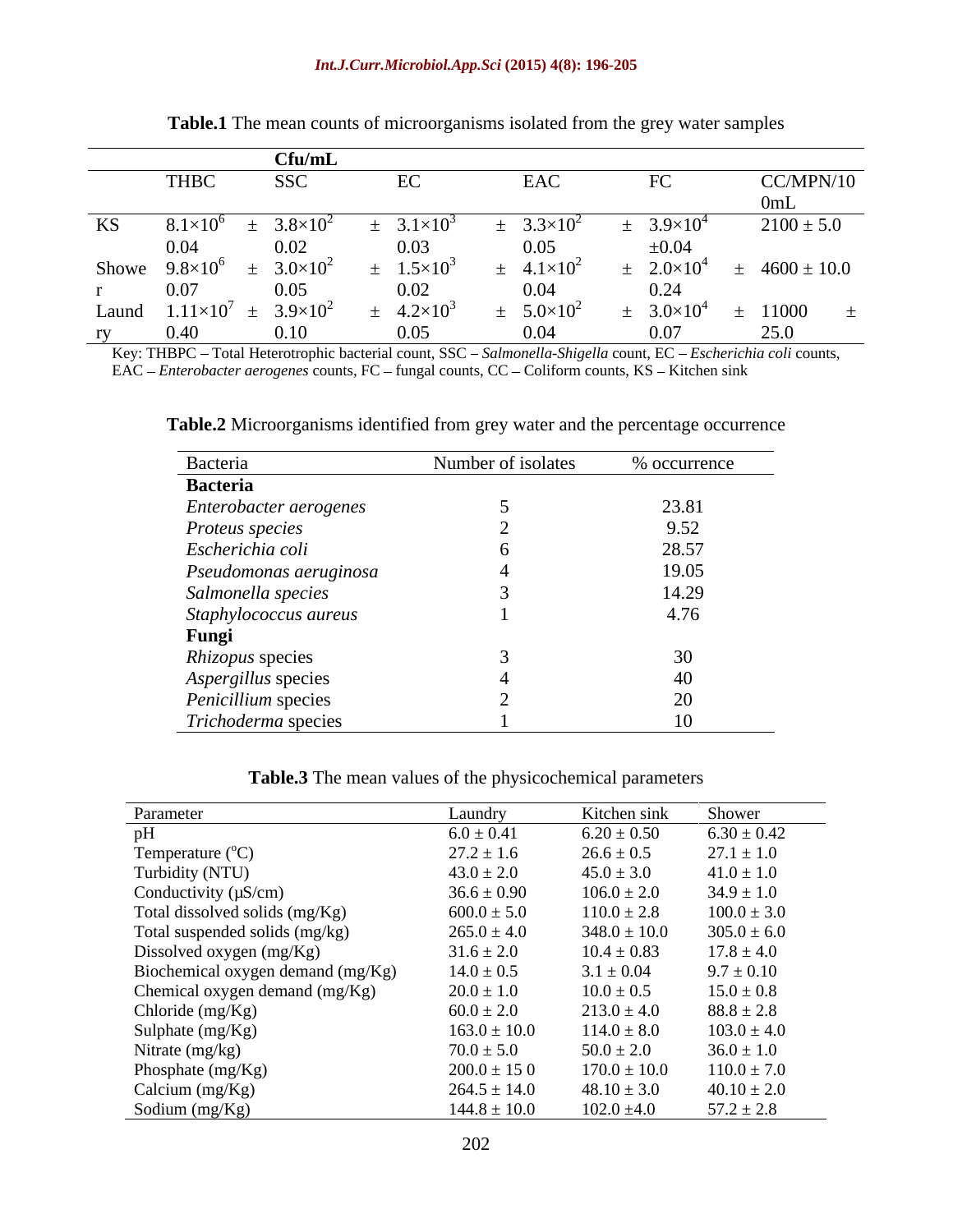The biochemical oxygen demand and chemical oxygen demand values of the greywater samples from the off campus activities that students in Off campus hostels hostels were much lower. This could be as a engage themselves. The total dissolved result of dilution of the samples due to solids of laundry were much higher volume of water used in the production. Kiplagat *et al.* (2011) suggested that the laundry. This may be attributed to the lower values were common during the wet exposure of the clothes washed to season when water was relatively plentiful. environmental conditions that may lead to Adequate dissolved oxygen is necessary for good water quality. Oxygen is a necessary levels were high in the samples and may be element to all forms of life. Natural stream as a result of the type of detergents or soaps purification processes require adequate used. It has been shown that most oxygen levels in order to provide for aerobic life forms. The dropping of dissolved oxygen level below 5.0 mg/L puts aquatic various types and quantities of sodium salts. life under stress. The stress increases as the concentration of dissolved oxygen is sources of sodium, chloride and other salts lowered. Therefore greywater samples should not be stored for a long period to avoid the depletion of dissolved oxygen The study has shown that greywater samples which may occur few hours after contain pathogenic microorganisms and production. The depletion of dissolved some physicochemical parameters oxygen in greywater may occur after 48 signifying the pollution of the greywater. hours of production which allows the setting in of anaerobic process (Dixon *et al.,* 2000). greywater are exposed to and therefore the The turbidity values were in line with other need for the treatment of greywater before untreated greywater and the high value may be attributed to the levels of microorganisms in the greywater (Bitton, 1999; Casanova *et al.*, 2001). The mean values of nitrate,<br>phosphate and sulphate were high. It has Adeove, A. 2007. Medical laboratory practice, been shown that greywater is rich in total nitrogen and total phosphorus and has easily biodegradable organic content (Madungwe and Sakurungwa, 2007). Phosphates and nitrates are important ingredients to plant blooms and eutrophication of lakes and streams (Kiely, 1998). The relatively high sulphate values may be due to the application of sulphate containing detergents by the activities of the producers of greywater. High sulphate levels have been implicated in the composition of some society to<br>hardly familiated determine Colabours and October. locally formulated detergent (Odokuma and Okpokwasili, 1992; Okpokwasili and Olisa,

1991). The total suspended solids were on the high side which may be due to the compared to samples from kitchen sink and exposure of the clothes washed to increase in total dissolved solids. Chloride commercially available bathroom/laundry products are currently manufactured using Also household cleaning products are often (Wiel-Shafran *et al.,* 2006).

some physicochemical parameters This demonstrates the risk that handlers of use and discharge into the environment.

# **References**

- Adeoye, A. 2007. Medical laboratory practice, 1<sup>st</sup> edn. FEMCO Publishers Limited, Lagos, Nigeria, Pp. 153.
- Agunwaba, J.C. 2001. Water engineering system*.* Immculate Publications limited, No. 2, Aku Street, Ogui Newton Layout, Enugu, Enugu State. Pp. 92-118.
- Akani, N.P., Nmelo, S.A., Ihemanandu, I.N. 2006. Effects of cassava processing effluents on the microbial population and physiochemical properties of loamy soil in Nigeria.10<sup>th</sup>Annual Conf. Nigeria Society for Microbiology: Keffi, 10-14<sup>th</sup> October.
- Albrechten, H.J. 1998. Water consumption in residences. Microbiological investigations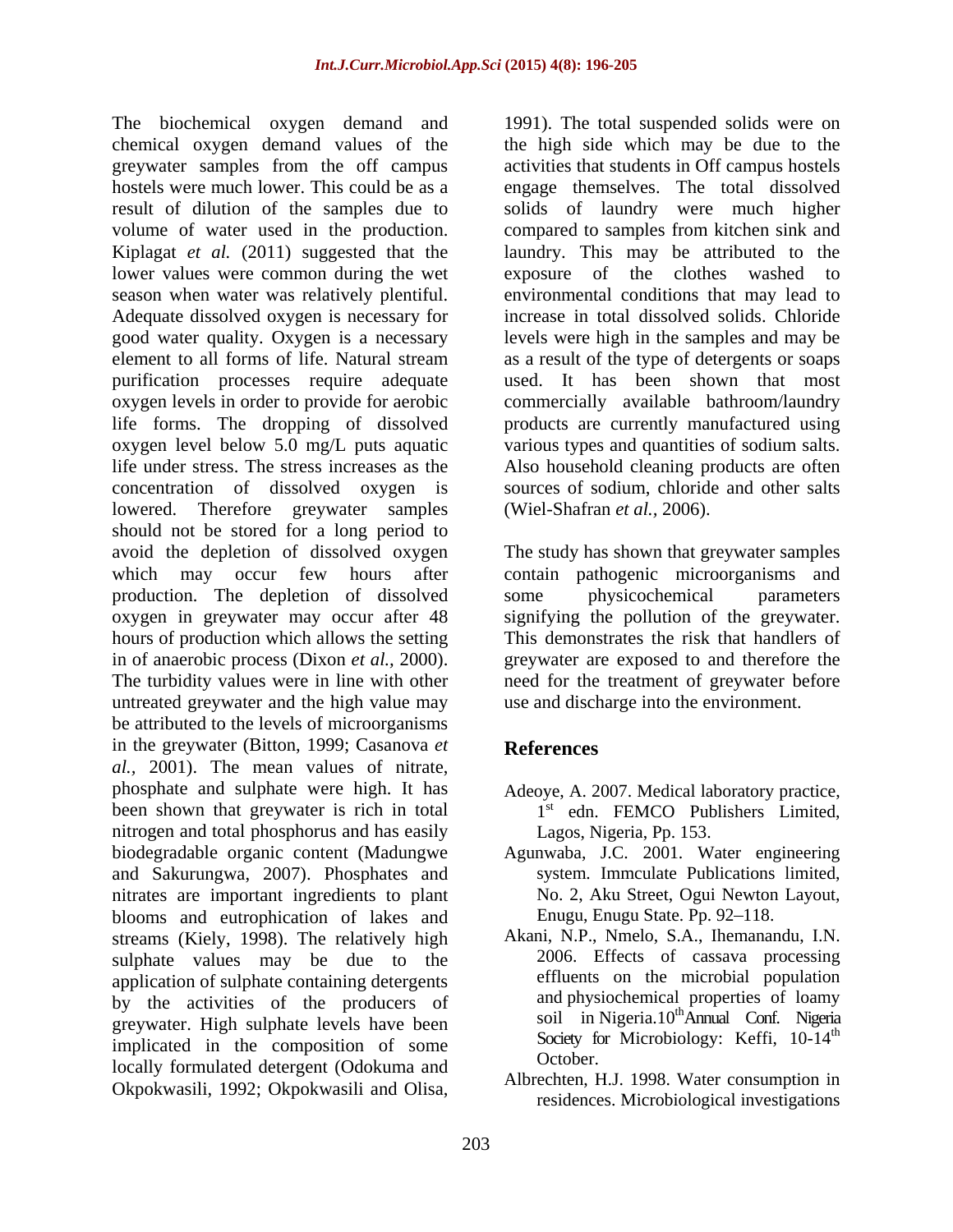- American Public Health Association (APHA), Association, Washington, DC, USA. Pp.
- Barnett, A.L., Hunter, B.B. 1972. Illustrated Burgess Publishing Company, Minnesota,
- Birks, R., Colbourne, J., Hills, S., Hobson, R. 2004. Microbiological water quality in a
- Bitton, G. 1999. Wastewater microbiology, 2nd edn. Wiley-Liss, New York. Pp. 90. management. Pp. 16–21.
- reuse: Development of health criteria and York. Pp. 218–219.
- Casanova, L.M., Charles, P.G., Martin, K.
- practice in tropical countries. ELBS
- Christova, B., Eden, D., Mcfarlane, S. 1996. urban residential properties. *Desalination*, 948.<br>106: 391–397. **106: 1994.** Sustainable
- Crook, J. 1991. Quality criteria for reclaimed
- Dixon, A., Butker, D., Feuker, A., Robinson, M. 2000. Measurement and modelling of
- Ellen, J.B., Sydney, M.F. 1990. Bailey and Scott diagnostic microbiology,  $8<sup>th</sup>$  edn.
- Ericksson, E., Karina, A., Mogens, H., Anna,
- of main water and greywater reuse Eze, V.C., Okoye, J.I., Agwung, F.D., systems. Miljiostyrelsen (miljo-og Nnabueke, C. 2008. Chemical and Entergiministeriet) og Boligministeriet (in microbiological evaluation of soybeans Danish). Danish). Communication of the bought from local markets in 2005. Standard methods for the *Continental J. Appl. Sci.,* 3: 39 45. flours bought from local markets in Onitsha, Anambra State, Nigeria.
- examination of water and wastewater,  $20<sup>th</sup>$  Eze, V.C., Okpokwasili, G.C. 2010. Microbial edn.. American Public Health and other related changes in Niger Delta 5 17. effluents. *Continental J. Microbiol.,* 4: River sediment receiving industrial 15 24.
- genera of imperfecti fungi, 3<sup>rd</sup> edn, FAO, 1997. Irrigation in the Near East Region in figures, Water Report 9, Rome.
- U.S.A., Fawole, M.O., Oso, B.A. 2001. Laboratory manual of microbiology. Revised edition. Spectrum Books Ltd., Ibadan. 127 Pp.
- large in- building recycling facility. Water Feachem, R.G., Bradley, D.J., Gavelick, H., *Sci. Technol.,* 50(2): 165–172. **Mars Mars Mars D.D.** 1983. Sanitation and disease. Feachem, R.G., Bradley, D.J., Gavelick, H., Mara, D.D. 1983. Sanitation and disease, Health aspects of excreta and wastewater management. Pp. 16–21.
- Burrows, W.D., Schmidt, M.D., Carnevale, Frazier, W.C., Westhoff, D.C. 2004. Food R.M., Schaub, S.A. 1991. Non potable microbiology, 4<sup>th</sup> edn. McGraw-Hill, New York. Pp. 218–219.
	- technologies for shower water recycle. Holt, J.D. (Ed.), 1994. Bergey's manual of *Water Sci. Technol.,* 24(9): 81–88. determinative bacteriology, 9<sup>th</sup> edn, 2001. Chemical and microbial determinative bacteriology, th edn, Williams Wilkins CO., Baltimore. 783 Pp.
- characterization of household greywater. Karina, A., Mogens, H., and Anna, L. (2002). *Environ. Sci. Health J.,* A36(4): 395–401. Characteristics of greywater. Cheesebrough, M. 2006. District laboratory **Environmental** and Resource DTU, Characteristics of greywater. Environmental and Resource DTU, Technical University of Denmark.
	- University, Cambridge. Pp. 143 157. Karpiscak, M.M., Foster, K.E., Schmidt, N. An investigations into greywater reuse for Casa Del Agua. *Water Res.,* 26(6): 939 1990. Residential water conservation: 948.
	- water. *Water Sci. Technol.*, 24(9): 109– technology in the proceedings of the first 121. International Conference on sustainable Kelvin, R.G., Rinker, M.E. 1994. Sustainable water resources and urbanreuse construction: Tampa, Florida. Pp. 807 816.
	- quality changes in stored untreated Kiely, G. 1998. Environmental engineering, greywater. *Urban Water*, 1: 293–306. The International Edition. McGraw-Hill International Edition. McGraw-Hill International Limited London, U.K.
	- Scott diagnostic microbiology, 8<sup>th</sup> edn. Kiplagat, K., Nganga, G.W., Kariuki, F.W. C.V. Mosby Company, UK. Pp. 293–294. 2011. Physicochemical and microbil L. 2001. Characteristics of greywater. households in Homa Bay Town. *Open Urban Water,* 4: 102. *Environ. Eng. J.,* 4: 165.quality of greywater from various